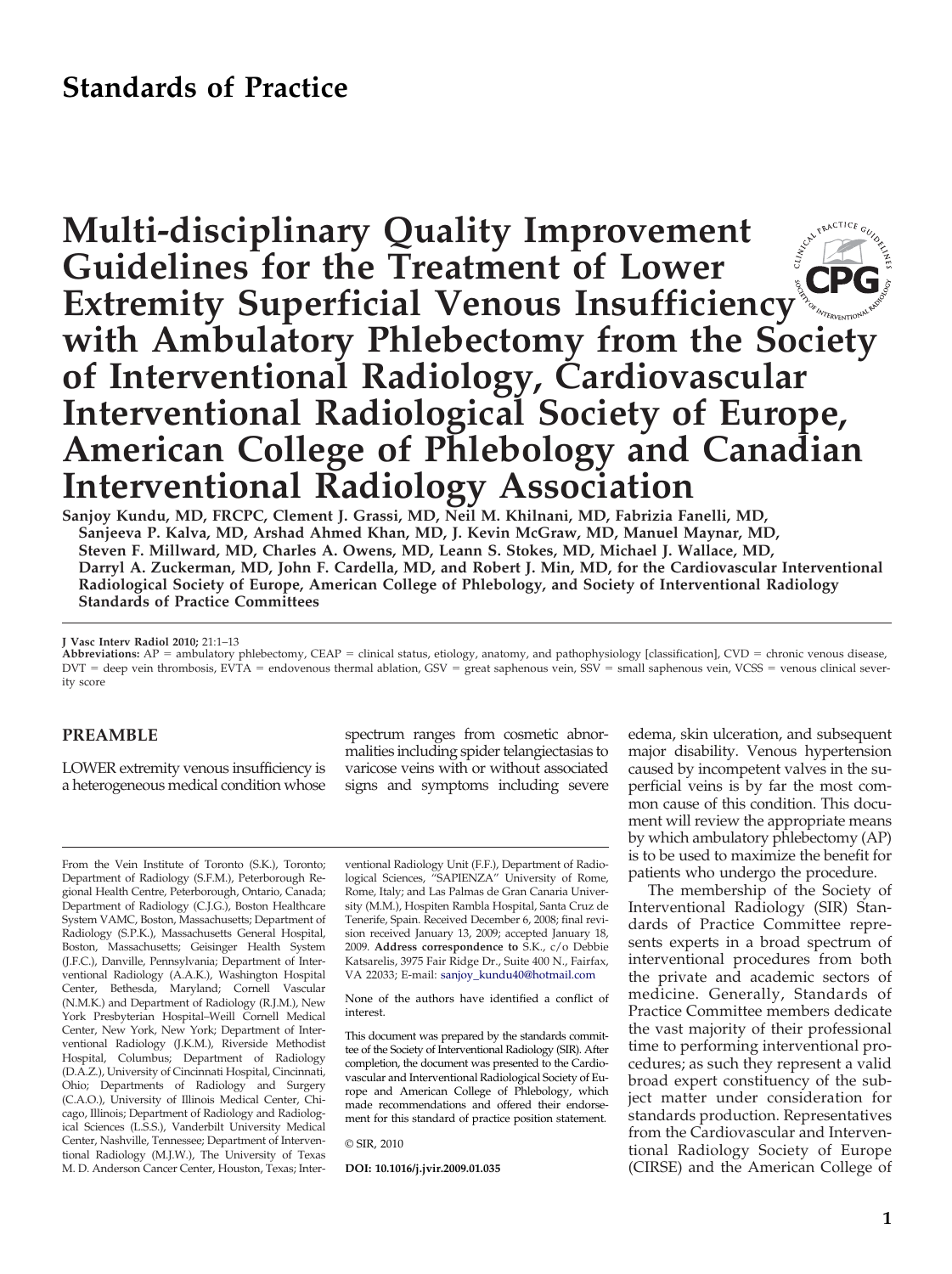Phlebology broaden the expertise to include multispecialty and international experience.

Technical documents specifying the exact consensus and literature review methodologies as well as the institutional affiliations and professional credentials of the authors of this document are available upon request from SIR, 3975 Fair Ridge Dr., Suite 400 North, Fairfax, VA 22033.

# **METHODOLOGY**

SIR produces its Standards of Practice documents using the following process. Standards documents of relevance and timeliness are conceptualized by the Standards of Practice Committee members. A recognized expert is identified to serve as the principal author for the standard. Additional authors may be assigned dependent upon the magnitude of the project.

An in-depth literature search is performed using electronic medical literature databases. Then a critical review of peer-reviewed articles is performed with regards to the study methodology, results, and conclusions. The qualitative weight of these articles is assembled into an evidence table, which is used to write the document such that it contains evidence-based data with respect to content, rates, and thresholds.

When the evidence of literature is weak, conflicting, or contradictory, consensus for the parameter is reached by a minimum of 12 Standards of Practice Committee members using a modified Delphi consensus method [\(Appendix A\)](#page-10-0) [\(1,2\)](#page-10-0). For purposes of these documents, consensus is defined as 80% Delphi participant agreement on a value or parameter.

The draft document is critically reviewed by the Standards of Practice Committee members, either by telephone conference calling or face-to-face meeting. The finalized draft from the Committee is sent to the SIR membership for further input/criticism during a 30-day comment period. These comments are discussed by the Standards of Practice Committee, and appropriate revisions made to create the finished standards document. Prior to its publication the document is endorsed by the SIR Executive Council.

The current guidelines are written to be used in quality improvement programs to assess AP for lower extremity

superficial venous insufficiency. The most important elements of care are (i) pretreatment evaluation and patient selection (ii), performance of the procedure, and (iii) postprocedure follow-up care. The outcome measures or indicators for these processes are indications, success rates, and complication rates. Although practicing physicians should strive to achieve perfect outcomes, in practice all physicians will fall short of ideal outcomes to a variable extent. Therefore, in addition to quality improvement case reviews conducted after individual procedural failures or complications, outcome measure thresholds should be used to assess treatment safety and efficacy in ongoing quality improvement programs. For the purpose of these guidelines, a threshold is a specific level of an indicator that, when reached or crossed, should prompt a review of departmental policies and procedures to determine causes and to implement changes, if necessary. Thresholds may vary from those listed here; for example, patient referral patterns and selection factors may dictate a different threshold value for a particular indicator at a particular institution. Therefore, setting universal thresholds is very difficult and each department is urged to adjust the thresholds as needed to higher or lower values to meet its specific quality improvement program situation.

## **INTRODUCTION**

During the past decade the scope of treatments for lower-extremity venous insufficiency has undergone dramatic evolution and change. AP, microsurgical phlebectomy, office phlebectomy, ambulatory stab avulsion phlebectomy, and Muller' phlebectomy are all synonyms for an outpatient procedure by which dilated incompetent surface veins can be avulsed through multiple stab incisions. This technique was first described by Aulus Cornelius Celsus (25 BC to 45 AD) and reinvented by Robert Muller, a Swiss dermatologist, in the mid-1950s. This procedure has been performed for incompetent tributary branches of the great or small saphenous veins, perforators, reticular veins, veins supplying telangiectasias, facial veins, and foot veins [\(3–13\)](#page-10-0). Small segments of veins are removed through minute skin incisions (1–3 mm) or needle puncture, with the goal of complete

and definitive eradication of the target vein with minimal damage to the skin  $(14 - 24)$ .

Interventional physicians have become increasingly involved in the assessment and treatment of lower-extremity venous insufficiency with the advent of endovenous thermal ablation (EVTA) for the treatment of truncal vein incompetence [\(25\)](#page-11-0). An important consideration in the treatment of truncal reflux is the appropriate treatment of the incompetent and dilated tributary and perforator veins where AP is a key adjunct in the treatment algorithm.

These guidelines are written to be used in quality improvement programs to assess AP. The most important processes of care are (i) patient selection, (ii) performing the procedure, and (iii) monitoring the patient. The outcome measures or indicators for these processes are indications, success rates, and complication rates. Outcome measures are assigned threshold levels.

## **DEFINITIONS**

Although practicing physicians should strive to achieve perfect outcomes (eg, 100% success, 0% complications), in practice all physicians will fall short of this ideal to a variable extent. Thus indicator thresholds may be used to assess the efficacy of ongoing quality improvement programs. For the purposes of these guidelines, a threshold is a specific level of an indicator which should prompt a review. "Procedure thresholds" or "overall thresholds" reference a group of indicators for a procedure, eg, major complications. Individual complications may also be associated with complication-specific thresholds. When measures such as indications or success rates fall below a (minimum) threshold, or when complication rates exceed a (maximum) threshold, a review should be performed to determine causes and to implement changes, if necessary. Thresholds may vary from those listed here; for example, patient referral patterns and selection factors may dictate a different threshold value for a particular indicator at a particular institution. Thus, setting universal thresholds is very difficult and each department is urged to alter the thresholds as needed to higher or lower values, to meet its own quality improvement program needs.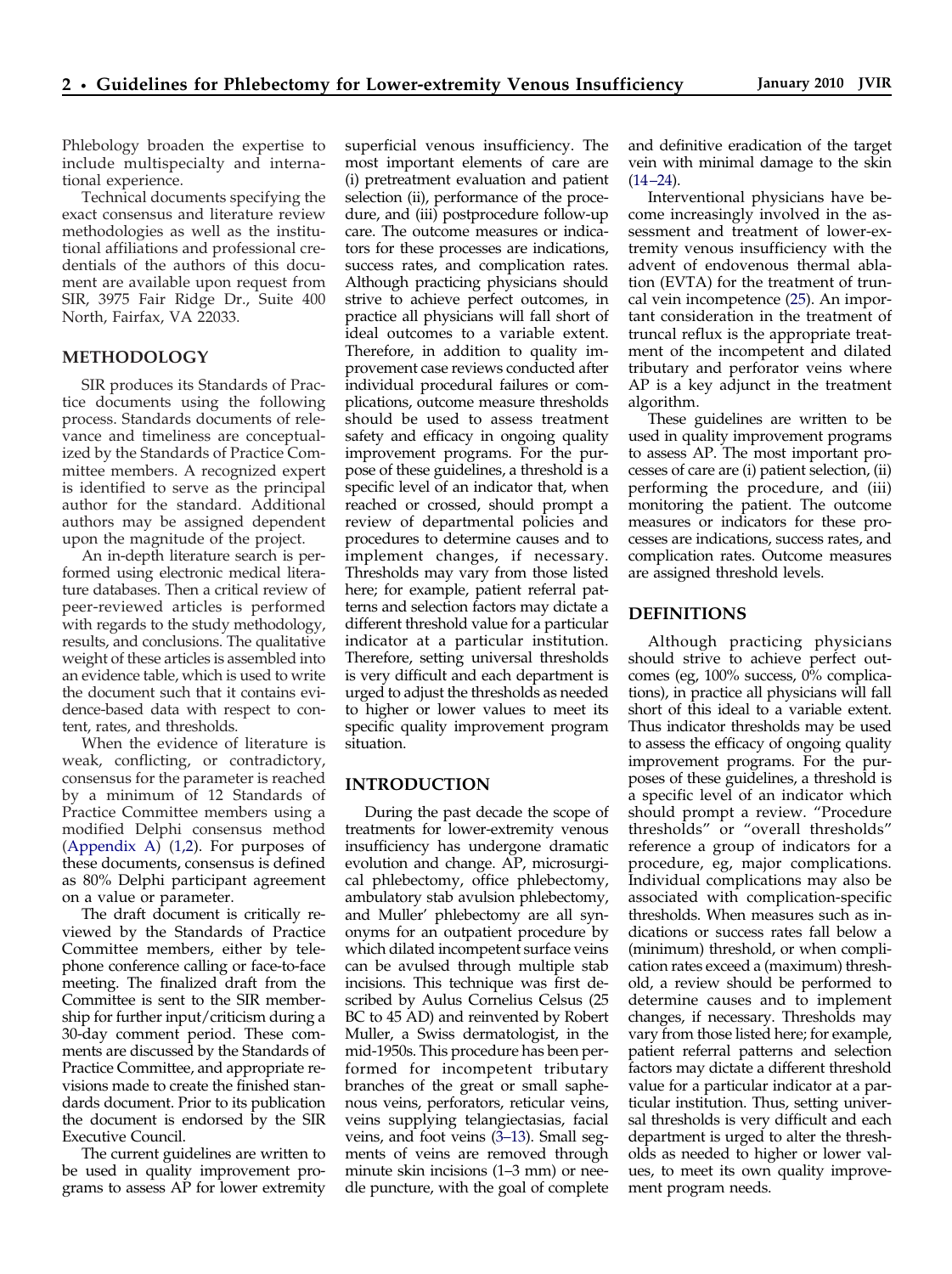

**Figure.** Superficial and deep venous system of the lower extremity.

Complications can be stratified on the basis of outcome. Major complications result in admission to a hospital for therapy (for outpatient procedures), an unplanned increase in the level of care, prolonged hospitalization, permanent adverse sequelae, or death. Minor complications result in no sequelae; they may require nominal therapy or a short hospital stay for observation (generally overnight).

#### **Anatomy**

*Superficial veins*.—The veins of the lower extremity that are superficial to the fascia surrounding the muscular compartment are considered the superficial veins. These include innumerable venous tributaries known as collecting veins as well as the great saphenous vein (GSV) and small saphenous vein (SSV) and their major named tributaries (**Fig**).

*Deep veins*.—The deep veins are those found deep to the muscular fascia. These include the tibial, peroneal, popliteal, femoral, and iliac veins.

*GSV*.—An important component of the superficial venous system, the GSV begins on the dorsum of the foot, and ascends along the medial aspect of the leg to ultimately drain into the femoral vein near the groin crease. This vein resides in a space deep to the superficial and superficial to the deep fascia. This location is known as the saphenous space. The word "great" replaces "greater" or "long" by international consensus [\(26,27\)](#page-11-0).

*SSV*.—Another important superficial vein, the SSV begins on the lateral aspect of the foot and ascends up the midline of the calf. In as many as two thirds of cases it drains into the popliteal vein and in at least one third of cases it extends more cephalad. The SSV also resides in the saphenous

space. The word "small" replaces "lesser" or "short" by international consensus [\(26,27\)](#page-11-0).

*Anterior and posterior accessory GSVs*.—The anterior and posterior accessory GSVs are located in the saphenous space and travel parallel and anterior or posterior to the GSV. The anterior accessory GSV is much more common.

*Giacomini vein*.—The Giacomini vein is an intersaphenous vein that is a communication between the GSV and SSV. It represents a form of SSV cephalad extension that connects the SSV with the posterior circumflex vein of the thigh, a posterior tributary of the proximal GSV.

*Truncal veins*.—The term "truncal veins" refers to the saphenous veins and their intrafascial straight primary tributaries.

*Reticular vein*.—The term "reticular vein" refers to collector veins connecting spider veins or skin capillary networks to the superficial venous system or to perforating veins. These veins may become enlarged and appear as "green" veins under the skin surface.

*Spider vein*.—The term "spider vein" refers to fine enlarged capillary networks on the skin surface having a spider-like appearance. Spider veins may be red or a blue color.

## **Disease Process**

*Venous reflux*.—Veins contain valves that direct blood flow in one direction. Usually this is from the foot toward the heart and from the skin toward the muscles. When the valves fail, blood can flow retrogradely and such flow is defined as reflux. Clinically significant reflux in truncal veins lasts for greater than 0.5–1.0 seconds following release of compression on the muscular mass below the vein itself.

*Venous obstruction*.—Obstruction of venous segments will impede venous drainage and can lead to venous hypertension. Thrombosis is the most common cause of acute venous obstruction. Such thrombosis can lead to permanent occlusion or recanalization with or without valvular incompetence in that vascular segment.

*Chronic venous disease*.—Chronic venous disease (CVD) is the clinical entity that results from chronic venous hypertension [\(28\)](#page-11-0). The overwhelming majority of patients with stigmata of venous hypertension have primary (or degenerative) disease of the vein wall with re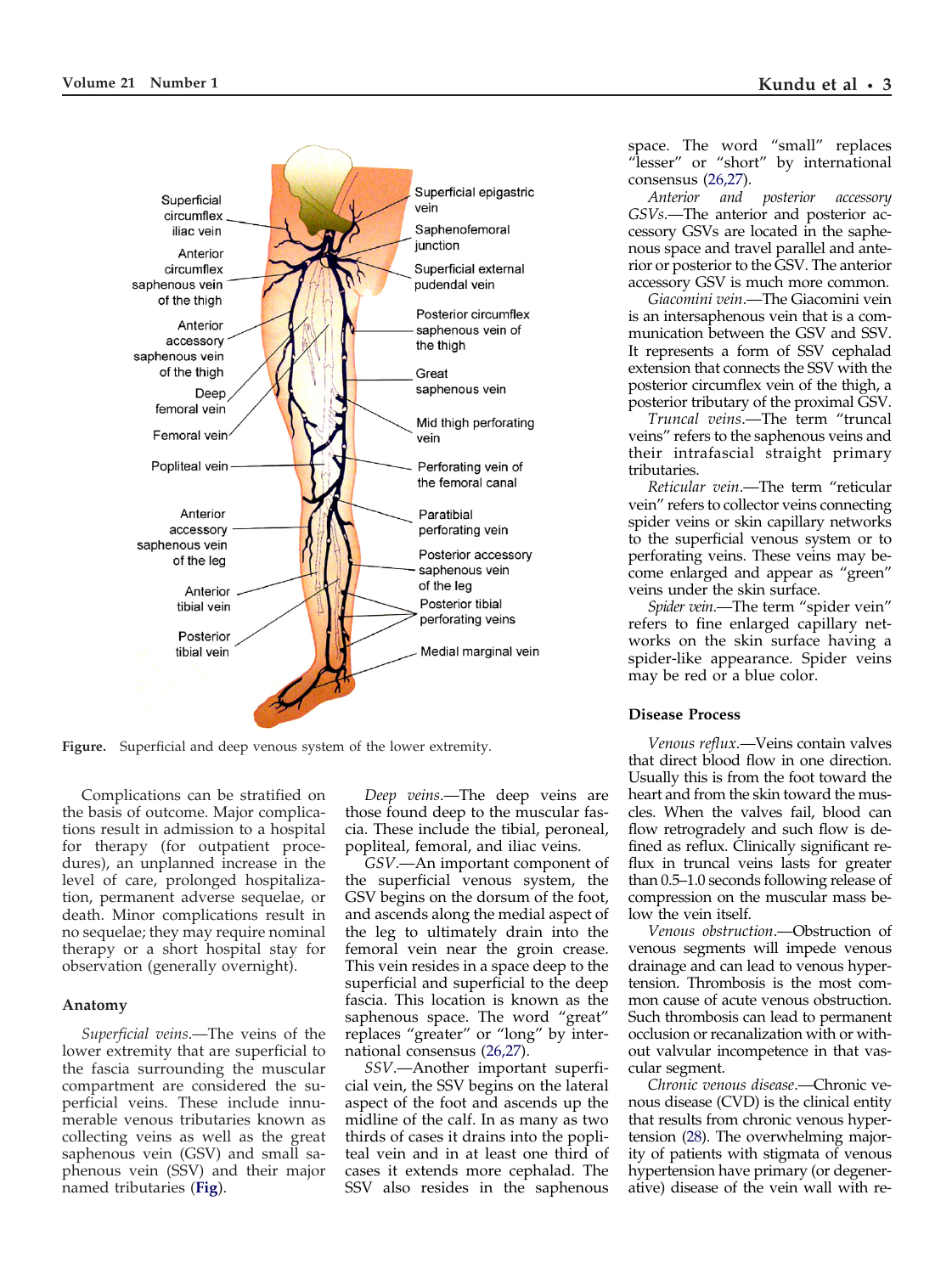sultant valvular dysfunction in the superficial veins, which leads to reflux [\(29\)](#page-11-0). This subset of CVD is known as superficial venous insufficiency. Pathophysiologically significant reflux of the GSV or in one of its primary tributaries is present in 70%– 80% of patients with chronic venous insufficiency. SSV reflux is found in 10%–20% and nonsaphenous superficial reflux is identified in 10%– 15% of patients [\(30,31\)](#page-11-0). Venous obstruction, deep vein reflux, muscular pump failure, and congenital anomalies are much less common causes. Venous obstruction is the most common of these other causes of CVD and is almost always the result of previous deep vein thrombosis (DVT). It is initially an obstructive disease but usually progresses to a combination of obstruction and superficial and deep venous reflux [\(32\)](#page-11-0). Reflux or outflow vein obstruction lead to an increase in pressure in the superficial venous system. The veins themselves can dilate if unconstrained and the pressure causes stretching of receptors in the vein wall, which leads to discomfort to the patient. The pressure itself can adversely affect local tissues and metabolic processes leading to damage in the vein wall, the skin, and subcutaneous tissues.

*Neovascularization*.—Neovascularization describes the presence of multiple small tortuous connections between the saphenous stump or the femoral vein and a residual saphenous vein or one its patent tributaries (new or dilated preexisting vessels outside the originally treated venous wall) that can occur following surgical ligation of the saphenofemoral junction or less commonly the saphenopopliteal junction. This is a very common pattern of recurrence following surgical ligation of the GSV and its tributary veins near the saphenofemoral junction and presents as a tangle of blood vessels in the vicinity of the saphenofemoral junction.

*Clinical status, etiology, anatomy, and pathophysiology (CEAP) classification*.— "CEAP" is an acronym for a descriptive classification system that summarizes the disease state in a given patient with lower-extremity venous insufficiency [\(29,33\)](#page-11-0). The system describes the clinical status, etiology, anatomy, and pathophysiology of the problem. This clinical status scale is the most frequently used component in grading patients based on physical observations of disease severity (**[Table 1](#page-4-0)**).

*Venous clinical severity score (VCSS)*.— VCSS is an additional means of grading the spectrum of disease severity [\(34,35\)](#page-11-0). The VCSS allows more detailed description of the severity of attributes of chronic venous insufficiency compared with the CEAP system. The VCSS is an important complement to CEAP in reporting clinical success of an intervention (**[Table 2](#page-5-0)**).

# **TREATMENT METHODS**

## **AP**

Also known as microphlebectomy or stab phlebectomy, AP is a procedure by which varicose tributaries are removed with small hooks through 3–4-mm skin nicks using only local anesthesia.

## **EVTA**

EVTA refers to the procedure by which thermal energy is endovenously delivered to the lumen of a vein with the goal of causing the veins to irreversibly occlude. It is usually employed to eliminate incompetent superficial truncal veins responsible for the manifestations of superficial venous insufficiency. The associated varicose tributary and reticular veins and telangiectasias are treated separately with adjunctive therapies including AP and compression sclerotherapy.

## **Sclerotherapy**

Sclerotherapy is a procedure by which a medication is injected into a vein in order to irreversibly occlude it. This is usually done with a syringe and needle, although these medications can be injected with a catheter or intravenous cannula.

## **Duplex Ultrasound**

Duplex ultrasound (US) is the most important imaging test to investigate patients with CVD. It uses grayscale imaging to visualize the venous anatomy and evaluate patency. Color and pulse-wave Doppler imaging is used to investigate direction and velocity of blood flow through the veins to identify reflux. Duplex US to evaluate CVD is much more complicated and time-consuming than to detect DVT, as it also involves the analysis of segmental competence of all the deep, superficial, and perforator veins.

#### **Tumescent Anesthesia**

The term "tumescent anesthesia" refers to the delivery of large volumes of dilute local anesthetic agent to create a large region of anesthesia. This form of delivery typically causes a localized swelling, leading to the use of the term "tumescent." Popularized by plastic surgeons, this concept has been used in the treatment of veins by delivering the anesthetic solution perivenously.

## **Clinical Success**

Clinical success is defined as an improvement in the clinical status of a patient as defined by one of the objective assessment instruments, such as the CEAP or VCSS classification, by at least one grade. In practice, most patients treated with AP will also be treated with adjunctive EVTA or compression sclerotherapy. It is generally believed that clinical success will be dependent on the thoroughness of the adjunctive procedures that are performed, as well as the success of AP.

## **COMPLICATIONS**

## **Paresthesia and Dysesthesia**

Paresthesia and dysesthesia describe the loss or aberration, respectively, of normal sensory perception. Injury to the saphenous or sural nerves adjacent to the GSV, SSV, or tributary veins can lead to these sensory disturbances.

## **Deep Vein Thrombophlebitis**

Deep vein thrombophlebitis is thrombosis in the veins deep to the muscular fascia.

## **Superficial Thrombophlebitis**

Superficial thrombophlebitis is thrombosis in veins superficial to the muscular fascia. The veins involved are usually the subcutaneous collecting veins, which are the tributaries of the saphenous veins. The GSV or SSV may or may not be thrombosed.

## **Arteriovenous Fistula**

An arteriovenous fistula is an abnormal connection between an artery and a vein. Such a connection may be created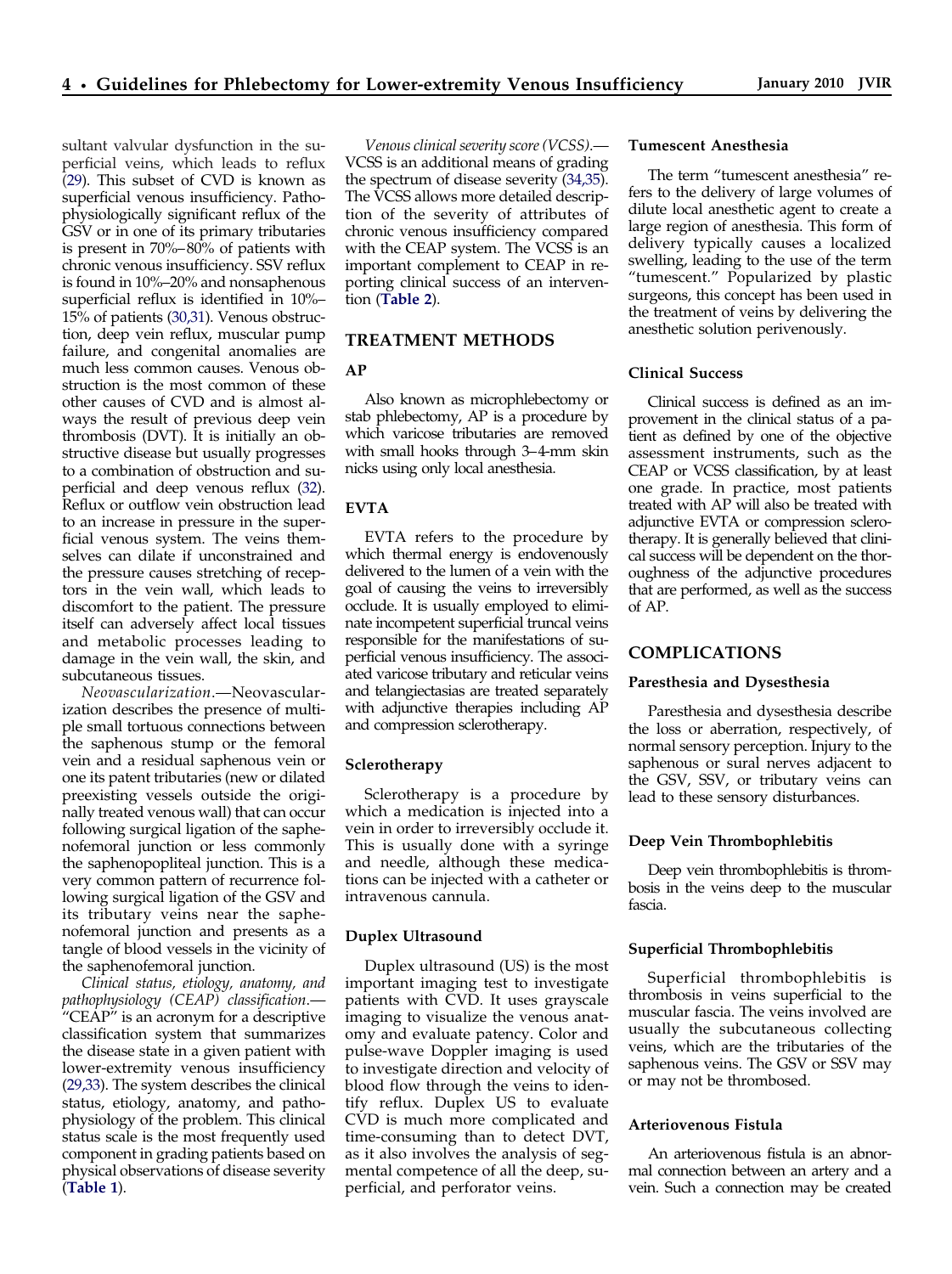<span id="page-4-0"></span>

| Table 1<br><b>CEAP Classification of CVD</b>                                   |                                                                                                                                                                                                                                                                                                                                                                        |  |
|--------------------------------------------------------------------------------|------------------------------------------------------------------------------------------------------------------------------------------------------------------------------------------------------------------------------------------------------------------------------------------------------------------------------------------------------------------------|--|
| Class                                                                          | Description                                                                                                                                                                                                                                                                                                                                                            |  |
| Clinical classification                                                        |                                                                                                                                                                                                                                                                                                                                                                        |  |
| C <sub>0</sub>                                                                 | No visible or palpable signs of venous disease                                                                                                                                                                                                                                                                                                                         |  |
| C1                                                                             | Telangiectasias or reticular veins                                                                                                                                                                                                                                                                                                                                     |  |
| C <sub>2</sub>                                                                 | Varicose veins, distinguished from reticular veins by a diameter $\geq$ 3 mm                                                                                                                                                                                                                                                                                           |  |
| C <sub>3</sub>                                                                 | Edema                                                                                                                                                                                                                                                                                                                                                                  |  |
| C4                                                                             | Changes in skin and subcutaneous tissue                                                                                                                                                                                                                                                                                                                                |  |
| C <sub>4</sub> a                                                               | Eczema, pigmentation (and additionally corona phlebectasia)                                                                                                                                                                                                                                                                                                            |  |
| C <sub>4</sub> b                                                               | Lipodermatosclerosis or atrophie blanche                                                                                                                                                                                                                                                                                                                               |  |
| C <sub>5</sub>                                                                 | Healed venous ulcer                                                                                                                                                                                                                                                                                                                                                    |  |
| C6                                                                             | Active venous ulcer                                                                                                                                                                                                                                                                                                                                                    |  |
| Symptom classification                                                         |                                                                                                                                                                                                                                                                                                                                                                        |  |
| S                                                                              | Symptomatic, including ache, pain, tightness, skin irritation, heaviness, and                                                                                                                                                                                                                                                                                          |  |
|                                                                                | muscle cramps, and other complaints attributable to venous dysfunction                                                                                                                                                                                                                                                                                                 |  |
| A                                                                              | Asymptomatic                                                                                                                                                                                                                                                                                                                                                           |  |
| Etiologic classification                                                       |                                                                                                                                                                                                                                                                                                                                                                        |  |
| Ec                                                                             | Congenital                                                                                                                                                                                                                                                                                                                                                             |  |
| Ep                                                                             | Primary                                                                                                                                                                                                                                                                                                                                                                |  |
| Es                                                                             | Secondary (postthrombotic)                                                                                                                                                                                                                                                                                                                                             |  |
| En                                                                             | No venous cause identified                                                                                                                                                                                                                                                                                                                                             |  |
| Anatomic classification                                                        |                                                                                                                                                                                                                                                                                                                                                                        |  |
| As                                                                             | Superficial veins                                                                                                                                                                                                                                                                                                                                                      |  |
| Ap                                                                             | Perforator veins                                                                                                                                                                                                                                                                                                                                                       |  |
| Ad                                                                             | Deep veins                                                                                                                                                                                                                                                                                                                                                             |  |
| An                                                                             | No venous location identified                                                                                                                                                                                                                                                                                                                                          |  |
| Pathophysiologic classification                                                |                                                                                                                                                                                                                                                                                                                                                                        |  |
| Pr                                                                             | Reflux                                                                                                                                                                                                                                                                                                                                                                 |  |
| Po                                                                             | Obstruction                                                                                                                                                                                                                                                                                                                                                            |  |
| $Pr_{,O}$                                                                      | Reflux and obstruction                                                                                                                                                                                                                                                                                                                                                 |  |
| Pn                                                                             | No venous pathophysiology identifiable                                                                                                                                                                                                                                                                                                                                 |  |
| Level of investigation                                                         |                                                                                                                                                                                                                                                                                                                                                                        |  |
| Level I                                                                        | Office visit, with history and clinical examination, which may include use of a<br>hand-held Doppler scanner                                                                                                                                                                                                                                                           |  |
| Level II                                                                       | Noninvasive vascular laboratory testing, which now routinely includes duplex                                                                                                                                                                                                                                                                                           |  |
|                                                                                | color scanning, with some plethysmographic method added as desired                                                                                                                                                                                                                                                                                                     |  |
| Level III                                                                      | Invasive investigations or more complex imaging studies, including ascending and                                                                                                                                                                                                                                                                                       |  |
|                                                                                | descending venography, venous pressure measurements, CT, or MR imaging                                                                                                                                                                                                                                                                                                 |  |
| Example                                                                        |                                                                                                                                                                                                                                                                                                                                                                        |  |
|                                                                                | A patient has painful swelling of the leg, and varicose veins, lipodermatosclerosis, and active ulceration. Duplex scanning on<br>May 17, 2004, showed axial reflux of the great saphenous vein above and below the knee, incompetent calf perforator<br>veins, and axial reflux in the femoral and popliteal veins. There are no signs of postthrombotic obstruction. |  |
| Classification according to basic CEAP: C6,S, Ep,As,p,d, Pr (2004-05-17, L II) |                                                                                                                                                                                                                                                                                                                                                                        |  |

iatrogenically by a penetrating injury or as part of a primary vascular disease process.

## **Toxicity Related to Tumescent Anesthesia**

Toxicity can develop from the use of large doses of lidocaine used for perivenous anesthesia. Close follow-up with monitoring and management of ancillary therapy is appropriate for the radiologist.

# **PHYSICIAN CREDENTIALING**

Before treatment, all patients with CVD should undergo a through clini-

cal evaluation by a physician who is appropriately trained in the care of venous diseases. The body of knowledge required includes a thorough understanding of venous anatomy, physiology, pathophysiology, diagnosis, duplex US, and treatment options. The requisite knowledge and clinical experience can be acquired through training in Accreditation Council for Graduate Medical Education–recognized (or approved) postgraduate residency or fellowship programs. Knowledge and skills can also be acquired through continuing medical education and/or mentored clinical experience [\(11\)](#page-11-0).

# **PRETREATMENT ASSESSMENT**

Clinical evaluation of the patient before treatment in an outpatient setting provides the physician an opportunity to perform a focused venous history along with a relevant medical history, followed by focused venous physical examination and evaluation of the patient's venous system with Duplex US. Only after such an examination can the physician communicate the appropriate treatment options. Patients with duplex US–documented truncal incompetence have the option of selecting EVTA, surgical high ligation and/or stripping, or US-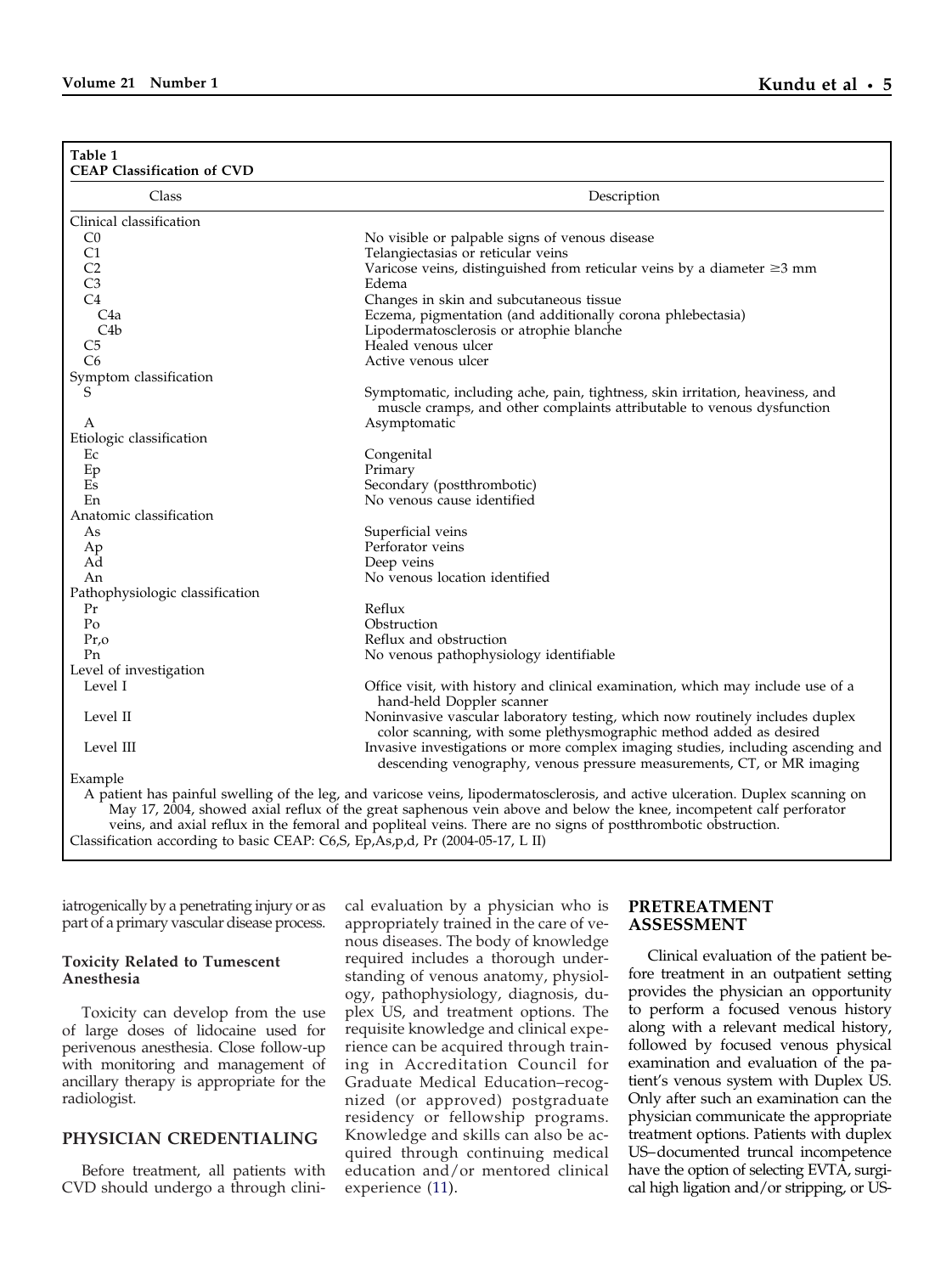<span id="page-5-0"></span>

| Attribute                  | $0$ (Absent)                          | $1 \times (Mild)$                                                  | 2 (Moderate)                                                                                           | 3 (Severe)                                                                         |
|----------------------------|---------------------------------------|--------------------------------------------------------------------|--------------------------------------------------------------------------------------------------------|------------------------------------------------------------------------------------|
| Pain                       | None                                  | Occasional, not restricting<br>activity or requiring<br>analgesics | Daily, moderate activity<br>limitation, occasional<br>analgesics                                       | Daily, severe limiting<br>activities or<br>requiring regular<br>use of analgesics  |
| Varicose veins             | None                                  | Few, scattered branch<br>varicose veins                            | Multiple: GSV varicose<br>veins confined to calf<br>or thigh                                           | Extensive: thigh and<br>calf or GSV and<br>SSV distribution                        |
| Venous edema               | None                                  | Evening ankle only                                                 | Afternoon edema, above<br>ankle                                                                        | Morning edema<br>above ankle and<br>requiring activity<br>change, elevation        |
| Skin pigmentation          | None or focal, low<br>intensity (tan) | Diffuse, but limited in<br>area and old (brown)                    | Diffuse over most of<br>gaiter distribution<br>(lower one third) or<br>recent pigmentation<br>(purple) | Wider distribution<br>(above lower one<br>third) and recent<br>pigmentation        |
| Inflammation               | None                                  | Mild cellulitis, limited to<br>marginal area around<br>ulcer       | Moderate cellulitis,<br>involves most of gaiter<br>area (lower $2/3$ )                                 | Severe cellulitis<br>(lower $1/3$ and<br>above) or<br>significant venous<br>eczema |
| Induration                 | None                                  | Focal, circum malleolar<br>(<5 cm)                                 | Medial or lateral, less<br>than lower third of leg                                                     | Entire lower third of<br>leg or more                                               |
| Number of active ulcers    | $\boldsymbol{0}$                      | 1                                                                  | $\overline{2}$                                                                                         | >2                                                                                 |
| Active ulceration duration | None                                  | $<$ 3 mo                                                           | $>3$ mo, $<1$ y                                                                                        | Not healed $>1$ y                                                                  |
| Active ulcer, size         | None                                  | $<$ 2 cm diameter                                                  | 2-6 cm diameter                                                                                        | $>6$ cm diameter                                                                   |
| Compressive therapy        | Not used or not<br>compliant          | Intermittent use of<br>stockings                                   | Wears elastic stockings<br>most days                                                                   | Full compliance:<br>stockings and<br>elevation                                     |

guided sclerotherapy to initiate treatment. Patients also have the option of conservative treatment with graded medical compression stockings. Subsequently or concurrently the patient may undergo AP or sclerotherapy of the dilated tributary branches of the GSV or SSV.

# **Medical History**

A complete medical history of the presenting venous problem, previous therapy and response, previous history of thrombosis, comorbidities, medications, allergies, and any pertinent family history should be obtained from the patient. Chronic venous insufficiency causes symptoms in many patients that can impact their quality of life. These symptoms are summarized in **Table 3**. All of these symptoms are worsened with prolonged standing or sitting, improve with movement, and are most noticeable at the end of the day. In longstanding cases, patients may develop skin changes in the form of eczema, corona phlebectasia, pigmentation, and lipodermatosclerosis, and in the

| Table 3<br>Symptoms Associated with Chronic<br><b>Venous Insufficiency</b>                                                                        |  |  |
|---------------------------------------------------------------------------------------------------------------------------------------------------|--|--|
| Aching<br>Throbbing<br><b>Heaviness</b><br>Fatigue<br>Pruritus<br>Night cramps<br>Restless legs<br>Generalized pain or discomfort<br>Leg swelling |  |  |

worst cases may form ulcers. A family and coagulation history searching for evidence of a hypercoagulable state should also be obtained. Laboratory and further hematologic evaluation is strongly recommended for patients with a history suggestive of a hypercoagulable state.

## **Physical Examination**

A complete physical examination of the patient below the level of the umbilicus should be performed. This should be performed in the standing position (except for nonambulatory patients) and should include the lower extremities as well as the lower pelvis in patients in whom iliac vein occlusion is possible. Visible vein abnormalities including telangiectasias, reticular veins, and varicose veins should be documented. Edema of the extremities should be documented and calf and ankle diameter measurements obtained in cases of questionable edema. Careful attention should be directed at the skin near the medial and lateral malleolus of the ankle, as this region is most vulnerable to the effects of chronic venous hypertension. Manifestations of CVD such as corona phlebectasia, eczema, lipodermatosclerosis, and ulceration should also be documented. It is suggested that a standardized means of clinically assessing the severity of the effects of the chronic venous hypertension, such as the CEAP scale, be used to document one's findings (**[Table 1](#page-4-0)**) [\(29\)](#page-11-0). In addition, it is strongly recommended that a written documentation of the history,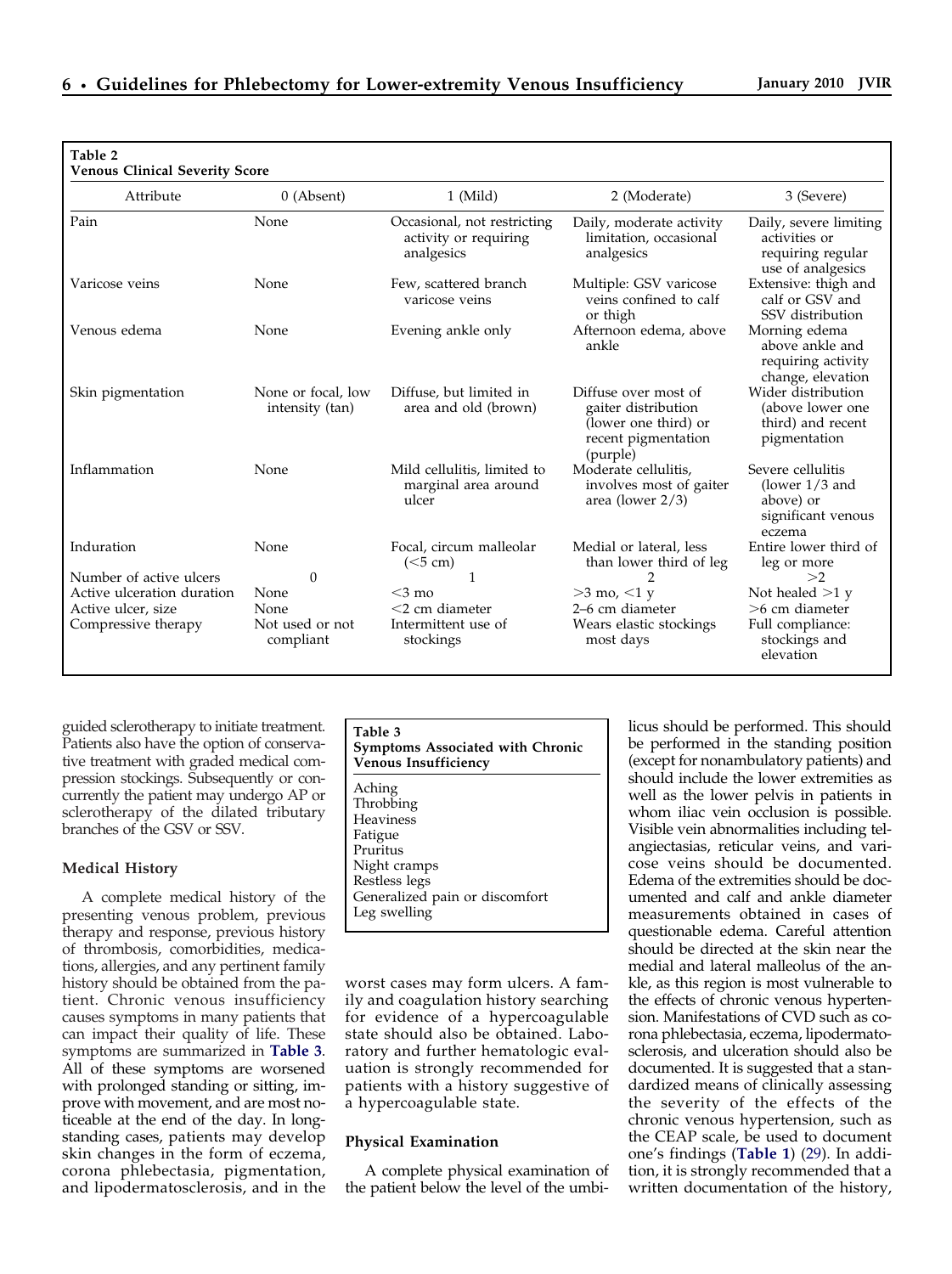<span id="page-6-0"></span>clinical and duplex US examination findings be created for each patient, including a discussion of the impression and clinical recommendations. Photographs of the visible findings are also helpful to document the severity and extent of the disease before treatment.

#### **Duplex US**

Duplex US is essential in all patients with CEAP classification of C2 or higher and in patients with clinical symptoms of leg pain, swelling, or night cramps to identify reflux and patency and to establish the pattern of disease. The technique of duplex US for CVD is different than for the evaluation of lower-extremity DVT. The goals, objectives, and technique of this examination have been reviewed in a consensus statement by the Union Internationale de Phlebologie, American College of Phlebology, and SIR in several recent publications (38-40). During this examination, it is important to evaluate the anatomy and the physiology of both the superficial and deep venous systems. A thorough knowledge of the anatomy of the superficial venous system and its common variants is necessary. Accurate use of the newly accepted nomenclature to describe these veins is essential for medical reporting [\(26,27,39\)](#page-11-0). The aim of the duplex US is to define all of the incompetent pathways and their sources, which involve saphenous and nonsaphenous veins, perforating veins, and deep veins. The evaluation should also include an assessment of the patency of the deep venous system, including the femoral and popliteal vein.

The necessary equipment includes grayscale US and pulse-wave Doppler imaging equipment using frequencies of 7.5–10 Mhz, although higher and lower frequencies may be used depending on the patient's morphology. Color Doppler imaging is very useful and readily available as a package with most units including pulse-wave Doppler equipment. Duplex US should be performed in the standing position and the examiner should thoroughly evaluate the GSV, SSV, their named tributaries, and the deep veins for both reflux and obstruction. Venous reflux is diagnosed when there is reversal of flow from the expected physiologic direction for more than 0.5 seconds following a provocative maneuver to create physiologic flow. These maneuvers include calf or foot compression by the examiner, dorsiflexion by the patient, or a Valsalva maneuver to assess for competency of the saphenofemoral junction or saphenopopliteal junction. A standardized report should be created and used to describe the findings for each examination in each patient. The use of diagrams significantly enhances the future understanding and communication of important clinical findings.

## **Ancillary Imaging**

In unique or isolated clinical situations, patients may require further imaging to characterize venous obstruction, reflux, or venous anomalies in the pelvis or lower extremity such as a conventional intravenous or endovascular catheter contrast venogram, or computed tomographic (CT) or magnetic resonance (MR) venogram. Rarely patients require a conventional catheter, CT, or MR arteriogram to evaluate for the possibility of an arteriovenous malformation. Following clinical and imaging evaluation, the patient's clinical state should be summarized as to the severity, cause, anatomic location, and pathophysiology using the CEAP classification system (**[Table 1](#page-4-0)**) [\(29\)](#page-11-0).

## **INDICATIONS AND CONTRAINDICATIONS FOR AP**

#### **Indications for AP**

The indications for AP include asymptomatic varicose veins for cosmetic purposes, symptomatic varicose veins not responding to conservative treatment, and patients with complications of varicose veins such as superficial thrombophlebitis, recurrent thrombophlebitis, and bleeding [\(22,41,42\)](#page-11-0). Varicose branch tributary veins close to the skin surface, such as major tributary branches of the GSV or SSV such as the anterior thigh circumflex vein, posterior thigh circumflex vein, or anterior accessory great saphenous vein, are good indications for AP. These veins may also be treated with sclerotherapy or EVTA

| Table 4<br><b>Indications and Contraindications</b>            |  |  |  |  |
|----------------------------------------------------------------|--|--|--|--|
| Indications                                                    |  |  |  |  |
| Asymptomatic varicose veins for                                |  |  |  |  |
| cosmetic purposes                                              |  |  |  |  |
| Symptomatic varicose veins                                     |  |  |  |  |
| Complications of varicose veins                                |  |  |  |  |
| Superficial thrombophlebitis                                   |  |  |  |  |
| Recurrent thrombophlebitis                                     |  |  |  |  |
| Bleeding                                                       |  |  |  |  |
| Contraindications                                              |  |  |  |  |
| Absolute                                                       |  |  |  |  |
| Infectious dermatitis or cellulitis in                         |  |  |  |  |
| area to be treated                                             |  |  |  |  |
| Severe peripheral edema                                        |  |  |  |  |
| Seriously ill patients                                         |  |  |  |  |
| Patients not able to follow                                    |  |  |  |  |
| postoperative instructions                                     |  |  |  |  |
| Allergies to local anesthetics                                 |  |  |  |  |
| Relative                                                       |  |  |  |  |
| Pregnant or nursing patients                                   |  |  |  |  |
| Obstructed deep venous system                                  |  |  |  |  |
| Liver dysfunction                                              |  |  |  |  |
| Severe uncorrectable coagulopathy<br>or hypercoagulable states |  |  |  |  |
| Inability to wear compression<br>stockings                     |  |  |  |  |
| Inability to ambulate                                          |  |  |  |  |

if marked tortuosity is absent. The GSV and SSV are not appropriate veins for AP as they lie below the superficial fascia and are too deep for AP. Varicose groin pudendal veins and labial veins are also appropriate indications for AP. Incompetent dilated perforator veins close to the skin surface are also candidates for AP. Dilated reticular veins of the popliteal area, lateral thigh and leg, ankle, and dorsal venous network of the foot are less common indications for AP. Networks of thick blue spider veins may also be removed by AP. Body areas other than the lower extremity where AP may be used include dilated periorbital, temporal, or frontal facial venous networks, and dilated veins of the abdominal wall, arms, or the dorsum of the hands [\(44\)](#page-11-0). However, it should be noted that removal of functional veins for purely aesthetic purposes is a subject of debate, and a practice avoided by some physicians in an effort to preserve functional veins. The AP technique may also be used for drug implant extraction or to perform vein biopsies [\(45,46\)](#page-11-0). Patients, or their representatives, must be able to give informed consent and be in good health with normal cardiovascular and pulmonary status (**Table 4**).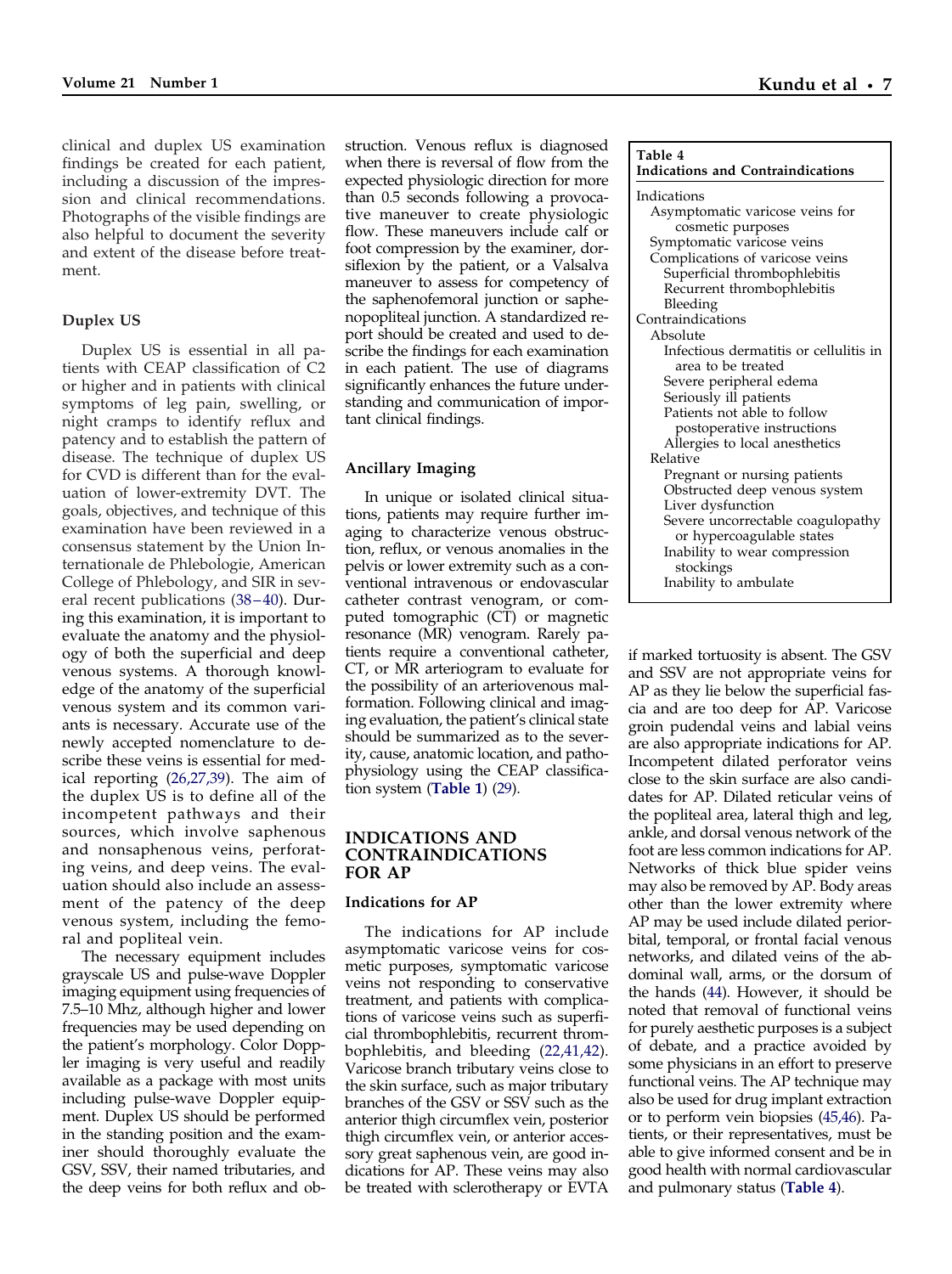## **Contraindications for AP**

Absolute contraindications for AP include infectious dermatitis or cellulitis in the area to be treated, severe peripheral edema, lymphedema, serious illness, inability to follow postoperative instructions, and allergies to local anesthetic agents  $(22,41-43)$ . Relative contraindications include patients who are pregnant or nursing, have a obstructed deep venous system (ie, relying on superficial venous system for venous drainage), liver dysfunction (ie, limiting metabolism of local anesthetic agent), severe uncorrectable coagulopathy or hypercoagulable states, inability to wear compression stocking secondary to inadequate arterial circulation, or hypersensitivity to compression stockings and inability to ambulate after the procedure (**[Table 4](#page-6-0)**).

#### **Treatment Guidelines for AP**

Treatment of proximal to distal CVD is of critical importance for good patient outcomes and to limit recurrence and appearance of new veins. After a proper clinical evaluation, any GSV or SSV reflux must first be treated with EVTA, sclerotherapy, or high ligation and/or stripping. AP may be performed concurrently or after treatment of proximal venous disease.

AP may be performed in an outpatient office or hospital setting. The facility should be equipped with good lighting and resuscitation capabilities, including medications to treat allergic reactions and volume replacement agents in case of excessive blood loss. A procedure table capable of Trendelenburg position may be helpful in performing the procedure. The procedure is typically performed under local anesthesia and no premedication is usually given. Before starting the procedure, the patient is placed in a standing position, preferably on a platform for the comfort of the practitioner. Photographs can be taken of the area to be treated for documentation of the pretreatment appearance. In the standing position, the veins to be treated with AP can be marked out with a surgical pen or permanent marker. The marking should ideally be done by the physician performing the procedure.

The patient should then be placed in a supine or prone position on the

procedure table. With the patient in a recumbent position, there is typically contraction and change in position of the vein(s) to be treated. Transillumination can be used to again locate the vein to be treated. Once the vein to be treated is localized with light guidance, a second set of markings using a different color surgical pen or marker should be placed directly on the vein [\(47–53\)](#page-11-0). The area to be treated should then be prepared in a sterile fashion. Tumescent anesthesia should then be instilled around the vein to permit vein extraction and limit patient discomfort. Tumescent mixtures with concentrations from 0.01% to 0.1% lidocaine may be used. The amount of local anesthetic agent used should follow the usual recommendations according to the patient's body weight. Up to 5 mg of lidocaine per kilogram of body weight can be administered. If epinephrine is added, up to 7 mg/kg of lidocaine can be administered. If the amount of local anesthesia to be used is more than the recommended maximum dose, then the procedure should be staged and divided into multiple sessions. The interval between sessions is at the discretion of the physician and patient. Epinephrine may be used for most procedures. The potential advantage of epinephrine is contraction of superficial veins possibly decreasing the amount of bleeding after AP. The potential risks associated with epinephrine include skin necrosis and tachycardia. If the patient's age is greater than 60 years, lidocaine without epinephrine may be used to prevent cardiac complications. Sodium bicarbonate may be used to buffer the tumescent solution and make the infiltration less painful [\(22,41,54 –58\)](#page-11-0).

Cutaneous microincisions are performed with an 18-gauge needle, number 11 blade grasped transversely with a needle holder, or ophthalmic scalpels. The size of the microincisions varies between 1 mm and 3 mm in length. A longer microincision leads to a more visible scar and a greater possibility of scar formation or pigmentation. In the thigh, lower leg, and foot, the microincisions may be performed vertically for a potentially better cosmetic result. Around the knee, the tension lines can be followed. The interval between the microincisions can vary from 1 cm to 5 cm, depending on size, length, and types of veins ex-

tracted. Most microincisions may be left alone without any sutures or tape placed on them. An alternative is to place gauze on the microincisions with a long stretch bandage on top. Tape or adhesive bandages applied on microincisions may lead to blistering, allergic dermatitis, or pigmentation. When the microincisions are longer than 3 mm, a single 6-0 nylon suture can be applied to obtain a better closure.

There are several types of hooks that have been exclusively designed for AP. The hooks differ in their sharpness and shape of the tip. Common hooks used include the Muller hooks and Ramalet hooks (3–8). There are many new generations of hooks being created. Commercial over-the-counter hooks are available for AP, but care must be used during use. Once the hook is introduced through the microincision, it should be rotated and moved in a perpendicular plane against the vein to be removed. If there is difficulty introducing the hook, a blunt dissector may be introduced through the microincision to free the perivenous adventitial tissues. Once the vein is hooked, it should be brought to the skin surface gently through the microincision and grasped with a mosquito clamp. With a gentle rotating motion, the vein should be loosened from the perivenous adventitial tissues and slowly avulsed. Very gentle traction should be applied with a mosquito clamp as the vein is removed. Traction on the mosquito clamp allows removal of the vein and also outlines the course of the vein. As the segment of vein becomes larger and longer with gentle traction, the mosquito clamp should be repositioned closer to the skin surface to decrease the tensile force on the vein. It is an option to divide the vein between the mosquito clamps. It is important to note that the mosquito clamp should never be introduced into the microincision. It is recommended that the tip of the mosquito clamp be pointed upward as it is either pulled or rolled over the vein in the same or in a counter direction while traction is applied. It is important that the physician try to remove the entire segment of the vein that has been marked. Retained segments of varicose veins will develop superficial thrombophlebitis, leading to induration and bruising and leaving hard, tender, or lumpy areas for prolonged periods of time. These areas will have a tendency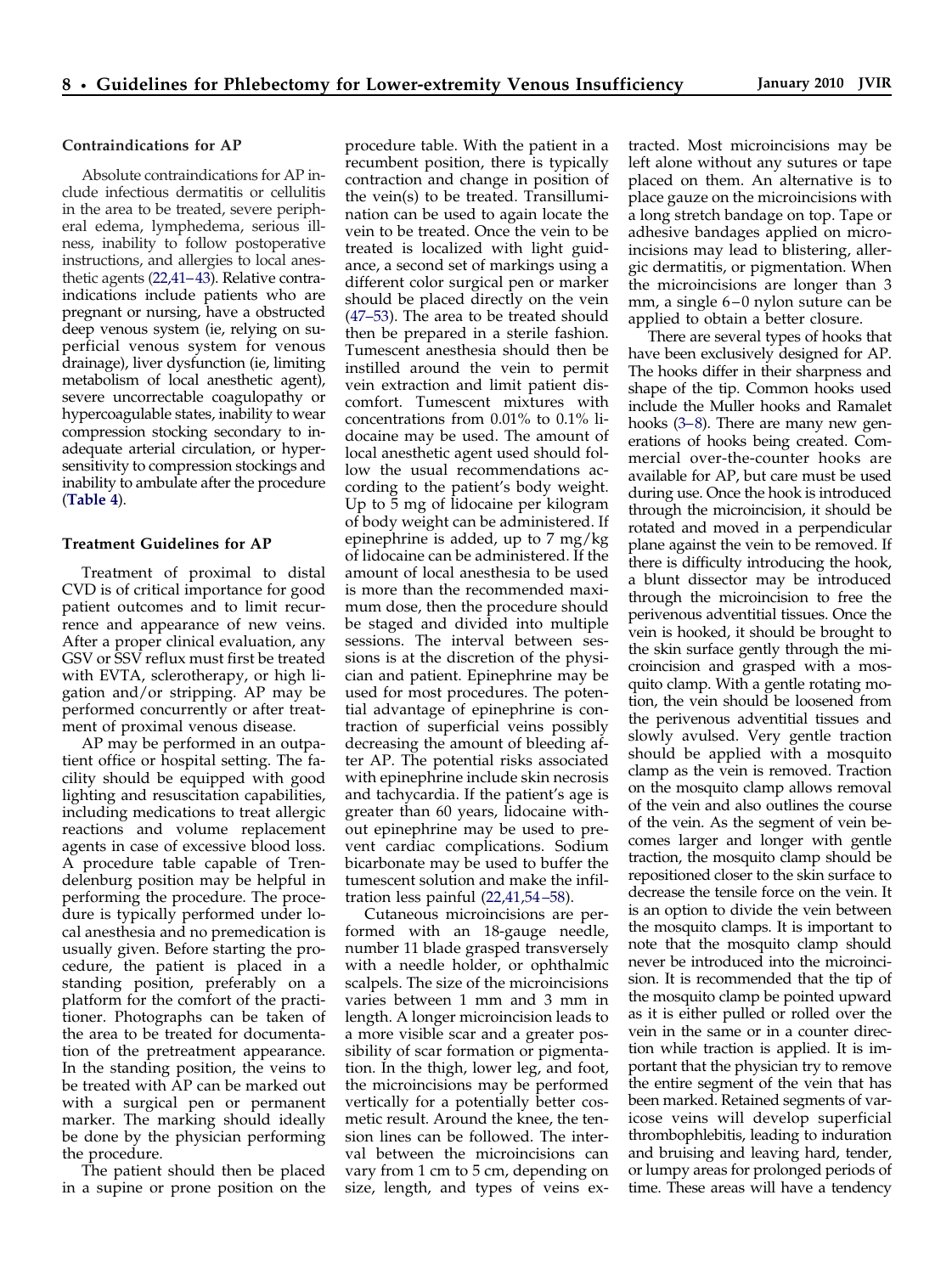to leave dark pigmentation in the overlying skin. Hemostasis is achieved by intra- and postprocedural local compression.

AP in the ankle or foot region should be only performed after significant experience has been obtained in other areas in the lower extremity. Special care must be paid to these areas to avoid neurovascular injury. The hooking technique should be much more gentle and deliberate than in other areas in the lower extremity. The foot should be dorsiflexed to decrease tension of the anatomic structures. After the vein is hooked it should come out easily. If the patient experiences pain or removal of the vein requires a large amount of tension, it is a strong possibility that a different structure such as a nerve or tendon has been hooked. The hook should then be removed and reinserted and another attempt made. Aggressive insertion of the hook into the microincision and "hooking" of structures should be avoided to prevent complications. AP in the pretibial area must be performed with caution because the large number of lymphatic vessels located in this area. AP in the popliteal fossa should also be performed with great care as the skin behind the knee is quite thin and microincisions are easily enlarged by aggressive hooking. Any additional tissue extruded from microincision sites should be reinserted (59-65).

# **POSTTREATMENT CARE**

After AP is completed, the leg treated should be cleaned. The application of antiseptic powder or solution should be avoided, as it may induce silicotic granulomas [\(66\)](#page-12-0). Adequate dressing of the area treated is a critical step in the follow-up care. The microincisions should be covered with sterile gauze or absorbent (ie, nonadhesive) pads and then with a high elasticity (ie, long-stretch) bandage. This achieves compression across the treated area, preventing postprocedural hemorrhage, pain, and other complications. The bandage should be applied distally too proximally to cover the treated area [\(67,68\)](#page-12-0). Tape or adhesive bandages should not be applied on the microincisions because of the risk of blistering, allergic dermati-

tis, or pigmentation. A class II closedtoe graduated compression stocking based on the site of treatment should be worn over the dressing to apply extra pressure and keep the dressings in place. The sterile gauze or absorbent pads should be removed between 2 to 7 days after the procedure based on the size and location of the veins that have been removed. The compression stocking should be left on for a period of 2–4 weeks depending on the amount of bruising after the gauze and institution treatment protocol, and until absorbent pads have been removed [\(18,22,41\)](#page-11-0).

Patients should be instructed to walk around the office for a minimum of 30 minutes after the procedure, to ensure there is no postprocedural bleeding and that the dressings and stockings are comfortable and tolerable for the patient. After the initial ambulation, patients can be discharged. Patients should be instructed not to drive home as the tumescent anesthesia may have lingering effects on the motor nerves. Patients should be encouraged to ambulate as much as possible at home. More vigorous exercise is generally discouraged for the first week to avoid developing increased central venous pressure on the treated area. Long periods of immobility such as those that occur with air flights or long car rides soon after AP should be discouraged to minimize venous stasis and the risk of DVT. Pain control may be achieved using an over-the-counter medication such as ibuprofen or, if a large segment of vein has been removed, acetaminophen (300 mg) with codeine phosphate (30 mg) and caffeine (15 mg) may be prescribed.

Patients should return to the office after 4 –7 days or as per institution protocol to have the dressings removed and the microincisions checked. After the dressings are removed, patients should continue to wear the compression stockings for a total of 2– 4 weeks depending on the amount of bruising. Patients should return for further follow-up appointments at approximately 4 –12 weeks. At each follow-up appointment, the microincisions should be checked for healing. Residual reticular veins or telangiectasias may be treated with sclerotherapy at the operator's discretion [\(7,22,41,60,62\)](#page-10-0).

# **SUCCESS RATES**

Clinical success, as described in the section on treatment methods, is defined as an improvement in the clinical status of a patient as defined by one of the objective assessment instruments, such as the CEAP or VCSS classification, by at least one grade. Setting an appropriate success rate threshold for AP is difficult. There are many variables that will affect the eventual success of the procedure. These include patient population, type of CVD treated, anatomica location of treatments, the experience of the physician, preprocedural assessment, and postprocedural care. There are no references in the literature suggesting appropriate thresholds. However, based on anecdotal evidence there is a success rate in the range of 75%–95% [\(58,70\)](#page-12-0).

## **COMPLICATIONS**

Complications secondary to AP may be classified as cutaneous, vascular, local anesthesia–related, or neurologic. Complications may be secondary to incorrect patient indications, postoperative dressings, or surgical technique. Many complications can be avoided as the operating physician's skill and experience develops. However, it should be noted that complications may still occur with perfect surgical technique. Major complications are very rare. The vast majority of complications are minor in nature as per the SIR classification of complications ([Appendix B](#page-10-0)). The different types of complications secondary to AP are listed in **[Table 5](#page-9-0)** [\(4,5,18,20,21,23,24,54,57,70 –74\)](#page-10-0).

#### **Cutaneous Complications**

A number of different types of skin lesions may occur after AP. Most can be prevented by proper application of postoperative dressings. Blisters occur secondary to skin shearing (eg, with Steri-Strips or adhesive bandages) and may lead to postbullous hypopigmentation (transient or permanent) or transient hyperpigmentation. Blister formation may be prevented by avoiding the use of adhesive dressings and using gauze dressings with a short- or longstretch bandage. Transient hyperpigmentation may result from hemosiderin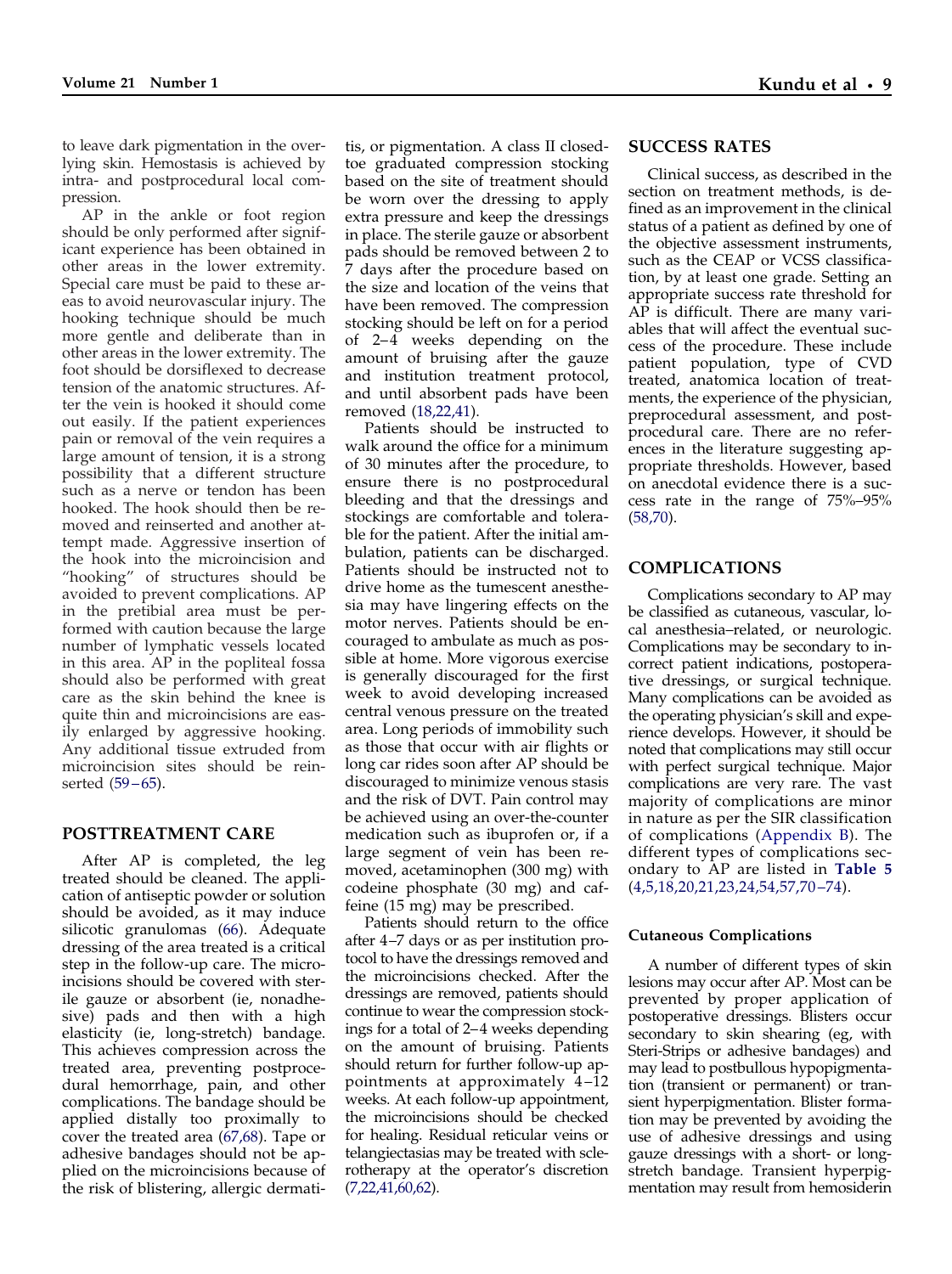<span id="page-9-0"></span>

| Table 5<br><b>Complications Seen after AP</b> |                                         |
|-----------------------------------------------|-----------------------------------------|
| Common                                        | Rare                                    |
| Cutaneous                                     |                                         |
| Transient pigmentation                        | Contact dermatitis                      |
| Skin blisters                                 | Infection                               |
|                                               | Keloids                                 |
|                                               | Tattooing with marking pen              |
|                                               | Foreign body (silicotic) granuloma      |
|                                               | Necrobiosis lipoidica                   |
| Vascular                                      |                                         |
| Hematomas                                     | Postoperative hemorrhage                |
|                                               | Matting (neovascularity)                |
|                                               | Superficial phlebitis                   |
|                                               | <b>DVT</b>                              |
|                                               | Edema                                   |
|                                               | Lymphatic pseudocyst                    |
| Local anesthetic                              | Concomitant anesthesia of deeper nerves |
| Neurologic                                    | Postoperative pain                      |
|                                               | Carpotarsal syndrome                    |
|                                               | Transitory or permanent sensory deficit |
|                                               | Neuroma                                 |
|                                               |                                         |

staining (after hematoma resorption) and postinflammatory melanocytic hyperactivity. Hyperpigmentation most commonly fades in weeks to months without treatment. However, sun protection (ie, sunblock and skin coverings) and UV avoidance are critical to avoid melanogenesis in treatment areas. Contact dermatitis is very rare because of the new generation of hypoallergenic topical medications and dressings. Visible scarring after AP is rare and can be avoided with tiny incisions, minimizing skin trauma. Scarring tends to persist longer in the younger patient population, and they should be made aware of this before AP. Keloid formation is also very rare even in patients at risk, most likely secondary to the small size of the incisions. Hypertrophic scars are also unusual and mainly observed in the dorsum of the foot, where they fade very slowly. Tattooing with a marking pen is rare and can be prevented by avoiding performing incisions over areas marked with a marking pen. Skin necrosis is also very rare and has been reported after the use of 1% lidocaine with 1/100,000 epinephrine. Therefore it is recommended 1/400,000 epinephrine be used [\(56\)](#page-11-0). Foreign body granulomas along the incision sites are no longer observed, with the elimination of postprocedural application of antiseptic powder [\(8,66,75\)](#page-11-0).

## **Vascular Complications**

The incidence of vascular complications is correlated with the size and type of treated vessels (more likely with perforator veins) and location of AP (more common in thigh and popliteal fold), or the patient's history (previous sclerotherapy, phlebitis, lipodermatosclerosis). Appropriate compression and dressing should reduce the incidence and hopefully avoid such complications.

Postprocedural bleeding from the microincision sites may occur when the patient stands up or after some minutes of walking after undergoing the procedure. This type of bleeding can be controlled by additional pressure with gauze pads and reinforcement of the pressure dressing. Therefore it is advisable to reassess the dressing after 30 minutes of ambulation. Postprocedural bleeding occurs more frequently with perforator avulsion and in patients with postthrombotic syndrome. Careful and prolonged compression of the incision after removal of perforator vein is recommended.

Diffuse postprocedural hematomas are frequently seen, depending on the fragility of the patient's skin and effectiveness of the compression. These are typically self-limited. Superficial thrombophlebitis of incompletely removed varicose veins or in the neighboring vein may occur some days after AP. Conservative measures including compression or oral antiinflammatory drugs, or invasive therapy such as evacuation of the clots and AP of the inflamed vein followed by compression and ambulation, will help relieve the symptoms.

DVT has rarely been reported after AP. This would be considered a major complication per SIR criteria and treatment would include anticoagulation along with compression [\(18\)](#page-11-0). Edema is most commonly the result of an incorrectly applied dressing and will resolve after one night without the compression bandage. Edema may persist for several months after AP of the foot or SSV, as a result of unrecognized lymphatic insufficiency [\(76\)](#page-12-0). Lymphocele is a rare complication of AP of the ankle, pretibial or popliteal areas with rapid development of a soft, painless fluctuant nodule. This may be punctured and drained. Alternatively compression with circular massage may be helpful. Neovascularity or "matting" is a complication of AP, sclerotherapy, and surgical ligation and stripping. The cause is unknown, and the matting may resolve spontaneously or be treated with sclerotherapy after a 3-month interval.

## **Local Anesthetic Complications**

Anaphylactic reactions to local anesthetic agents are very rare. Toxic reactions may occur after accidental intravascular injection or use of concentrated solutions or in individually sensitive patients. Infiltration of the local anesthetic agent must be stopped if signs such as malaise, tremor, or paresthesias occur. Rarely, tumescent anesthesia may penetrate more deeply, particularly in the popliteal fold area, leading to infiltration of motor fibers of the peroneal nerve and causing transient nerve palsies such as drop foot, which clears within several hours. It is important to test the mobility of the foot before the patient stands up.

## **Neurologic Complications**

Neurologic symptoms may be arise as a result of the compressive dressing application and can be relieved with removal and reapplication of the dressing. Intraprocedure manipulation of a nerve is very painful and may cause transient postprocedural paresthesias. If a patient describes pain on insertion of the AP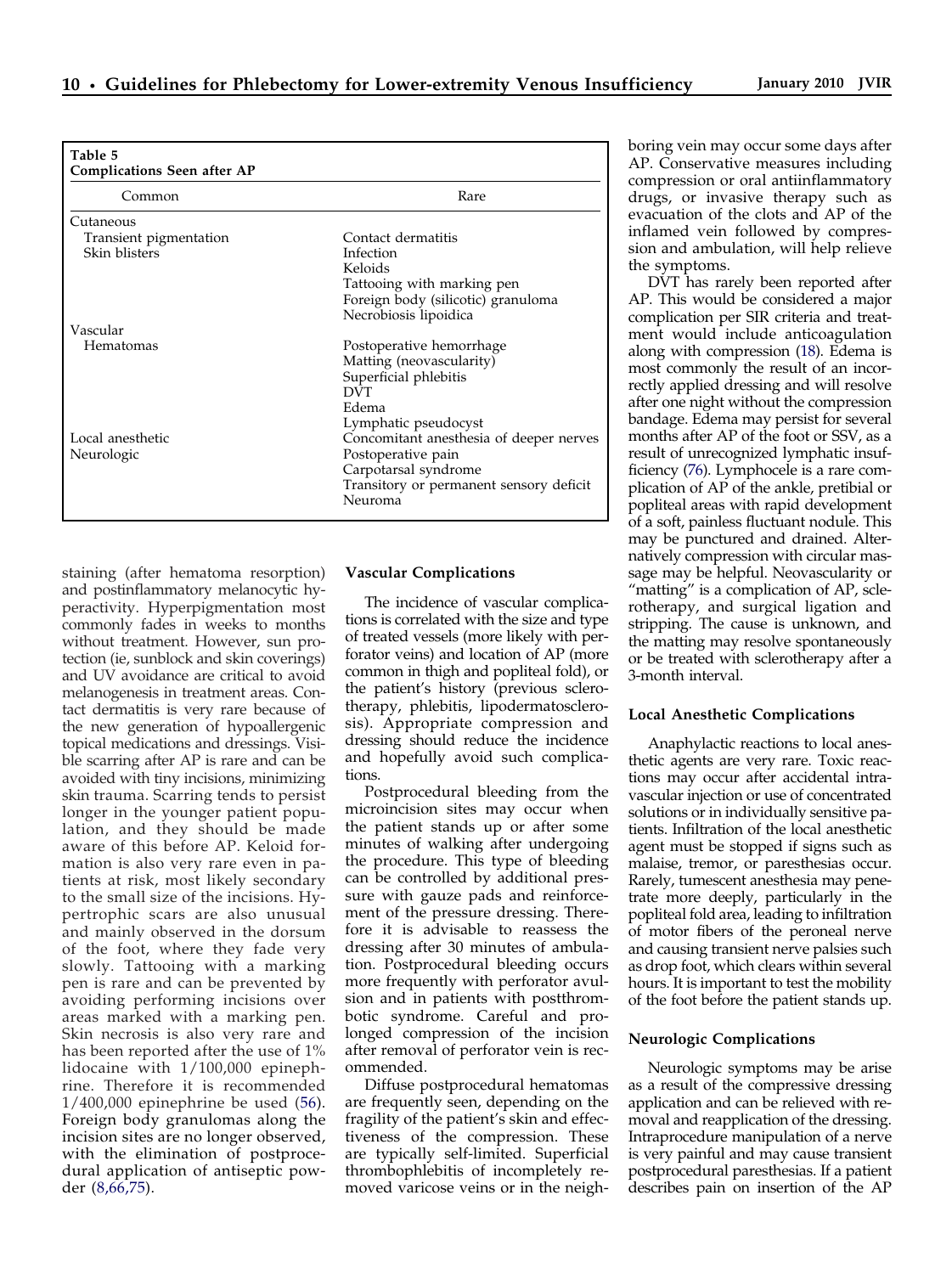<span id="page-10-0"></span>

| Table 6<br>Threshold and Suggested Complication Rates for AP |                  |                   |  |  |  |
|--------------------------------------------------------------|------------------|-------------------|--|--|--|
| Complication                                                 | Reported $(\% )$ | Suggested $(\% )$ |  |  |  |
| Cutaneous                                                    |                  |                   |  |  |  |
| Skin blisters                                                | $1 - 20$         | 10                |  |  |  |
| Transient pigmentation                                       | $1 - 18$         | 15                |  |  |  |
| Visible scars                                                | $3 - 5$          |                   |  |  |  |
| Contact dermatitis                                           | $1 - 3$          | 3                 |  |  |  |
| <b>Infections</b>                                            | $0.5 - 2$        | $\overline{2}$    |  |  |  |
| Keloids                                                      | $0.5 - 1$        |                   |  |  |  |
| Vascular                                                     |                  |                   |  |  |  |
| Major hematomas                                              | $0.1 - 2.5$      | 3                 |  |  |  |
| Postprocedural hemorrhage                                    | $0.3 - 4.3$      | 4                 |  |  |  |
| Superficial thrombophlebitis                                 | $0.1 - 3$        | 3                 |  |  |  |
| Neovascularity or matting                                    | $1.3 - 9.5$      | 10                |  |  |  |
| Lymphocele                                                   | $0.1 - 2.5$      | 3                 |  |  |  |
| Persistent edema                                             | $0.1 - 1.3$      | 1.5               |  |  |  |
| <b>DVT</b>                                                   | 0.5              | 0.5               |  |  |  |
| Neurologic                                                   |                  |                   |  |  |  |
| Paresthesia                                                  | $0.2 - 4.6$      | 5                 |  |  |  |
| Transient nerve palsies                                      | $0 - 4$          | 5                 |  |  |  |

hook or upon exteriorization of "vein," the structure should be released and the AP hook reinserted to prevent nerve damage. If nerve injuries are observed, they typically occur in AP of the SSV as the sural nerve may be damaged by the hook, leading to paresthesia, or transected with permanent complete sensory loss over a large cutaneous area.

Published rates for individual types of complications are highly dependent on patient selection and are based on series comprising several hundred patients, which is a volume larger than most individual practitioners are likely to treat. Generally, the complicationspecific thresholds should be set higher than the complication-specific reported rates listed earlier. It is also recognized that a single complication can cause a rate to cross above a complicationspecific threshold when the complication occurs within a small patient volume (eg, early in a quality improvement program). In **Table 6**, all values were supported by the weight of literature evidence and panel consensus.

## **CONCLUSION**

AP is a safe, aesthetic, and effective procedure for the removal of varicose and reticular veins in the lower extremity that may be performed in either an outpatient freestanding or inpatient health setting. It is a important ancillary procedure for the interventional physician in the treatment of

CVD. Thorough training and careful technique are essential for producing optimal results and preventing complications.

**Acknowledgments:** Sanjoy Kundu, MD, FRCPC, authored the first draft of this document and served as topic leader during the subsequent revisions of the draft. Clement J. Grassi, MD, is chair of the SIR Standards of Practice Committee. John F. Cardella, MD, is Councilor of the SIR Standards Division. Other members of the Standards of Practice Committee and SIR who participated in the development of this clinical practice guideline are as follows: John "Fritz" Angle, MD, Ganesh Annamalai, MD, Stephen Balter, PhD, Daniel B. Brown, MD, Danny Chan, MD, Timothy W.I. Clark, MD, MSc, Bairbre L. Connolly, MD, Horacio D'Agostino, MD, Brian D. Davison, MD, Peter Drescher, MD, Debra Ann Gervais, MD, S. Nahum Goldberg, MD, Manraj K.S. Heran, MD, Maxim Itkin, MD, Patrick C. Malloy, MD, Tim McSorley, BS, RN, CRN, Donald L. Miller, MD, Philip M. Meyers, MD, Robert B. Osnis, MD, Darren Postoak, MD, Dheeraj K. Rajan, MD, Anne C. Roberts, MD, Steven C. Rose, MD, Tarun Sabharwal, MD, Cindy Kaiser Saiter, NP, Marc S. Schwartzberg, MD, Nasir H. Siddiqu, MD, Timothy L. Swan, MD, Patricia E. Thorpe, MD, Richard Towbin, MD, Aradhana Venkatesan, MD, Louis K. Wagner, PhD, Bret N. Wiechmann, MD, Joan Wojak, MD, Curtis W. Bakal, MD, John F. Cardella, MD, Curtis A. Lewis, MD, MBA, JD, Kenneth S. Rholl, MD, David Sacks, MD, Thierry de Baere, MD, Laura Crocetti, MD, and Alexis Kelekis, MD.

# **APPENDIX A: CONSENSUS METHODOLOGY**

Reported complication-specific rates in some cases reflect the aggregate of major and minor complications. Thresholds are derived from critical evaluation of the literature, evaluation of empirical data from Standards of Practice Committee members' practices, and, when available, the SIR HI-IQ System national database.

## **APPENDIX B: SOCIETY OF INTERVENTIONAL RADIOLOGY STANDARDS OF PRACTICE COMMITTEE CLASSIFICATION OF COMPLICATIONS BY OUTCOME**

## **Minor Complications**

A. No therapy, no consequence

B. Nominal therapy, no consequence; includes overnight admission (up to 23 hours) for observation only.

## **Major Complications**

C. Require therapy, minor hospitalization ( $>$  or  $=$  to 24 hrs, but  $\leq$ 48 hours).

D. Require major therapy, unplanned increase in level of care, prolonged hospitalization (>48 hours).

E. Permanent adverse sequelae F. Death.

#### **References**

- 1. Fink A, Kosefcoff J, Chassin M, Brook RH. Consensus methods: characteristics and guidelines for use. Am J Public Health 1984; 74:979 –983.
- 2. Leape LL, Hilborne LH, Park RE, Rourke E. The appropriateness of use of coronary artery bypass graft surgery in New York State. JAMA 1993; 269: 753–760.
- 3. Muller R. Traitement des varices par la phlébectomie ambulatoire. Bull Soc Fr Phléb 1966; 19:277–279.
- 4. Muller R. La phlébectomie ambulatoire. Phlébologie 1978; 31:273–278.
- 5. Muller R, Bacci PA. La flebectomia ambulatoriale. Salus Editrice Internazionale, Rome, 1987.
- 6. Muller R. Die ambulante phlebektomie. Ther Umsch 1992; 49:447– 450.
- 7. Muller R, Joubert B. La phlébectomie ambulatoire: de l'anatomie au geste. Paris: Editions Médicales Innothera, 1992.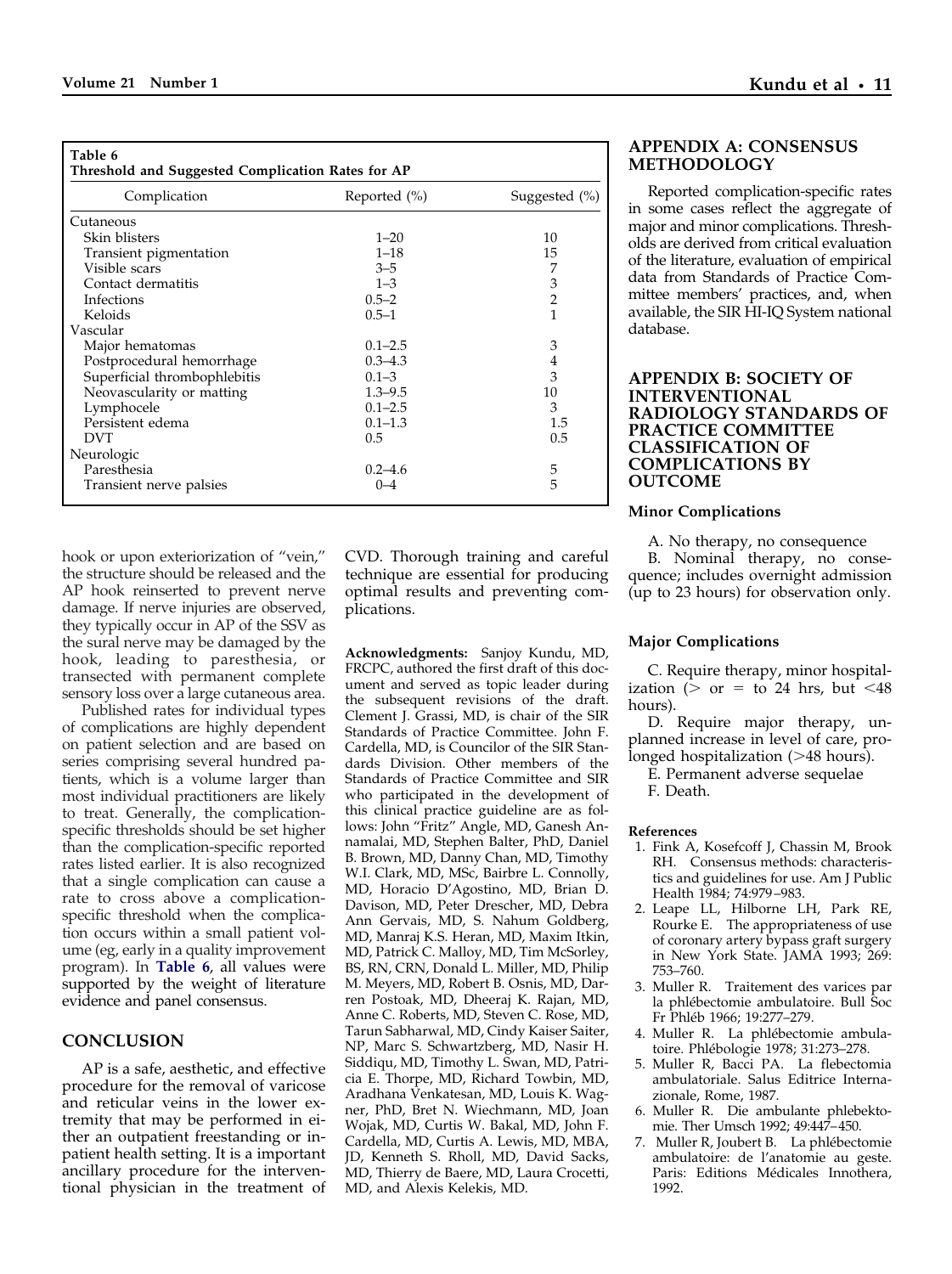- <span id="page-11-0"></span>8. Muller R. La phlébectomie ambulatoire selon Muller. Phlébologie 1996; 49:335–344.
- 9. Ramalet AA, Monti M. Phlébologie, 3rd ed. Paris: Masson, 1994.
- 10. Ramalet AA. La phlébectomie ambulatoire. Nouv Dermatol 1984; 3:55–57.
- 11. Ramalet AA, Mauler T. Phlébectomie ambulatoire. Hospitalis 1986; 11:686 – 688.
- 12. Ramalet AA. La phlébectomie selon Muller: technique, avantages, désavantages. J Mal Vasc 1991; 16:119 –122.
- 13. Ramalet AA. Die behandlung der besenreiservarizen: indikationen der phlebektomie nach Muller. Phlebol 1993; 22:163–167.
- 14. Ramalet AA. Le traitement des télangiectasies: indications de la phlébectomie selon Muller. Phlébologie 1994; 47: 377–381.
- 15. De Simone M. La flebectomia per miniincisioni nel trattamento delle varici degli arti inferiori. Torino, Italy: Testo Atlante, 1994.
- 16. Dortu J, Raymond-Martimbeau P. Ambulatory phelbectomy. Houston: PRM Editions, 1993.
- 17. Fratila A, Rabe E, Kreysel HW. Percutaneous minisurgical phlebectomy. Semin Dermatol 1993; 12:117– 122.
- 18. Garde C. Ambulatory phlebectomy. Dermatol Surg 1995; 21:628-630.
- 19. Gauthier Y, Derrien A, Gauthier O. La phlébectomie ambulatoire. Ann Dermatol Venereol 1986; 11:601– 603.
- 20. Gilliet F. Die ambulante phlebectomie. Schw Rundschau Me (Praxis) 1980; 69:1398 –1404.
- 21. Mauler T. La phlébectomie ambulatoire. Université de Lausanne [thesis]. Lausanne, Switzerland, 1983.
- 22. Ricci S, Georgiev M. Office varicose vein surgery under local anesthesia. J Dermatol Surg Oncol 1992; 18:55.
- 23. Ricci S, Georgiev M, Goldman MP. Ambulatory phlebectomy. St. Louis: Mosby, 1995.
- 24. Vidal-Michel JP, Bourrel Y, Collet AM, Bonerandi JJ. La phlébectomie ambulatoire selon Muller. Phlebo Plus 1992; 11:6 –7.
- 25. Min RJ, Khilnani NM, Zimmet SE. Endovenous laser treatment of saphenous vein reflux: long-term results. J Vasc Interv Radiol 2003; 14:991–996.
- 26. Caggiati A, Bergan JJ, Gloviczki P, Jantet G, Wendell-Smith CP, Partsch H, for the International Interdisciplinary Consensus Committee on Venous Anatomical Terminology. Nomenclature of the veins of the lower limbs: an international interdisciplinary consensus statement. J Vasc Surg 2002; 36:416 – 422.
- 27. Caggiati A, Bergan JJ, Gloviczki P, Eklof B, Allegra C, Partsch H, for the International Interdisciplinary Consen-

sus Committee on Venous Anatomical Nomenclature of the veins of the lower limb: extensions, refinements, and clinical application. J Vasc Surg 2005; 41:719 –724.

- 28. Nicolaides AN, Hussein MK, Szendro G, Christopoulos D, Vasdekis S, Clarke H. The relation of venous ulceration with ambulatory venous pressure measurements. J Vasc Surg 1993; 17:414 – 419.
- Kistner RL, Eklof B, Masuda EM. Diagnosis of chronic venous disease of the lower extremities: the CEAP classification. Mayo Clinic Proc 1996; 71: 338 –345.
- 30. Labropoulos N, Delis K, Nicolaides AN, Leon M, Ramaswami G, Volteas N. The role of the distribution and anatomic extent of reflux in the development of signs and symptoms in chronic venous insufficiency. J Vasc Surg 1996; 23:504 –510.
- 31. Labropoulos N. Clinical correlation to various patterns of reflux. J Vasc Surg 31:242-248.
- 32. Meissner M, Caps MT, Zierler B, et al. Determinants of chronic venous disease after acute deep vein thrombosis. J Vasc Surg 1998; 28:826 – 833.
- 33. Eklof B, Rutherford RB, Bergan JJ, et al. for the American Venous Forum International Ad Hoc Committee for Revision of the CEAP Classification. Revision of the CEAP classification for chronic venous disorders: consensus statement. J Vasc Surg 2004; 40:1248 – 1252.
- 34. Rutherford RB, Padberg FT Jr, Comerota AJ, Kistner RL, Meissner MH, Moneta GL. Venous severity scoring: an adjunct to venous outcome assessment. J Vasc Surg. 2000; 31:1307–1312.
- 35. Kakkos SK, Rivera MA, Matsagas MI, et al. Validation of the new venous severity scoring system in varicose vein surgery. J Vasc Surg 2004; 39:696-697.
- 36. Nguyen T, Bergan J, Min R, Morrison N, Zimmet S. Curriculum of the American College of Phlebology. Phlebology 2006; 21(suppl 2):1–20.
- 37. Kurz X, Kahn SR, Abenhein L, et al. Chronic venous disorders of the leg: epidemiology, outcomes, diagnosis and management. Summary of an evidencebased report of the VEINES task force (Venous Insufficiency Epidemiologic and Economic Studies. Int Angiol 1999; 18:83–102.
- 38. Coleridge-Smith P, Labropoulos N, Partsch H, Myer K, Nicolaides A, Cavezzi A. Duplex ultrasound investigation of the veins in chronic venous disease of the lower limbs—UIP consensus document. Part 1: basic principles. Phlebology 2006; 21:158 –167.
- 39. Cavezzi A, Labropoulos N, Partsch H, et al. Duplex ultrasound investigation of

the veins in chronic venous disease of the lower limbs—UIP consensus document. Part 2: anatomy. Phlebology 2006; 21:168 –177.

- 40. Min RJ, Khilnani NM, Golia P. Duplex ultrasound evaluation of lower extremity venous insufficiency. J Vasc Interv Radiol 2003; 14:1233–1241.
- 41. Georgiev M, Ricci S. Stab avulsion of the short saphenous vein. J Dermatol Surg Oncol 1993; 19:456 – 464.
- 42. Oesch A. Indications for and the result of ambulatory varices therapy. Ther Umsch 1991; 48:692– 696 [in German].
- 43. Ahmad I, Ahmad W, Dingui M. Prevention or reversal of deep venous insufficiency by aggressive treatment of superficial venous disease. Am J Surg 2006; 191:33–38.
- 44. Weiss RA, Ramalet AA. Removal of blue periocular lower eyelid veins by ambulatory phlebectomy. Dermatol Surg 2002; 28:43– 45.
- 45. Lam M, Tope WD. Surgical pearl: phlebectomy hook Norplant extraction. J Am Acad Dermatol 1997; 37:778 –779.
- 46. De Roos KP, Neumann HA. Vein biopsy: a new indication for Muller's phlebectomy. Dermatol Surg 1995; 21:632– 634.
- 47. Weiss RA, Goldman MP. Transillumination mapping prior to ambulatory phlebectomy. Dermatol Surg 1998;  $24:447 - 450.$
- 48. Michoud E, Carpentier P, Franco A, Intaglietta M. Two light attenuation models for automatic diameter measurement of the blood vessels. Int J Microcirc Clin Exp 1993; 12:157–171.
- 49. Cohen SW, Banko W, Nusbascher N. Transillumination of the angular and frontal veins. Am J Ophthalmol 1975; 80: 765–766.
- 50. Curran JS, Ruge W. A restraint and transillumination device for neonatal arterial/venipuncture; efficacy and thermal safety. Pediatrics 1980; 66:128 –130.
- 51. Donn SM, Kuhns LR, Roloff DW. Transillumination: a technical note [letter]. Pediatrics 1980; 66:813– 814.
- 52. Millam DA. Tips for improving your venipuncture techniques. Nursing 1987; 17:46 – 49.
- 53. Yucha CB, Russ P, Baker S. Detecting iv infiltrations using a Venoscope. J Intraven Nurs 1997; 20:50 –55.
- 54. Olivencia JA. Ambulatory phlebectomy of the foot: review of 75 cases. Dermatol Surg 1997; 23:279 –280.
- 55. Olivencia JA. Ambulatory phlebectomy in the elderly: review of 100 consecutive cases. Phlebology 1997; 12:78–80.
- 56. Olivencia JA. Ambulatory phlebectomy: rare complication of local anesthesia: a case report and literature review. Dermatol Surg 1996; 22:53–55.